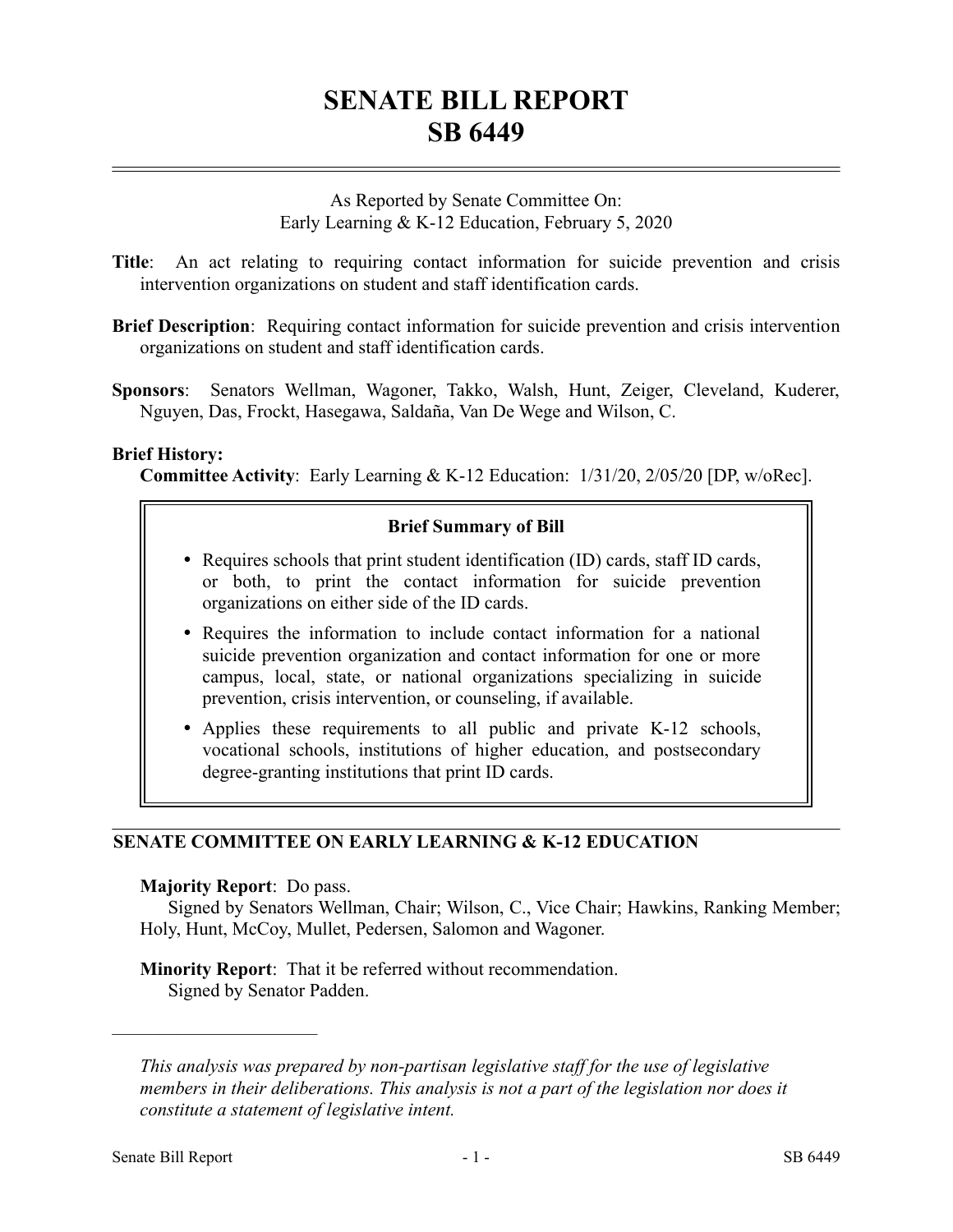**Staff**: Benjamin Omdal (786-7442)

**Background**: Student and Staff Identification Cards. The school board of each public school district may establish and collect fees from students and nonstudents at optional noncredit extracurricular events. Fees are often collected by an associated student body (ASB) organization. Many ASBs allow for the purchase of a student identification card, which is used for various purposes, and are sometimes required for participation in certain school-sponsored activities, including athletics.

Schools in all areas of higher education regularly issue ID cards to students, faculty, and staff for identification, building access, dining payments, and other uses.

National Suicide Prevention Lifeline. In 2004, the federal Substance Abuse and Mental Health Services Administration established the National Suicide Prevention Lifeline. The Lifeline is a national suicide prevention network that connects callers to a network of crisis centers via a toll-free hotline available 24 hours a day, seven days a week. The Lifeline's number is 1-800-273-TALK (8255).

In 2019, the Federal Communications Commission proposed the creation of a national, threedigit hotline for suicide prevention and mental health, using the telephone number 988.

**Summary of Bill:** Every K-12 school or higher education institution that issues student ID cards, staff ID cards, or both, must print the contact information for suicide prevention organizations on either side of the ID cards. The information must include contact information for a national suicide prevention organization and contact information for one or more campus, local, state, or national organizations specializing in suicide prevention, crisis intervention, or counseling, if available.

ID card requirements shall apply to ID cards issued for the first time and those issued to replace a damaged or lost identification card. If a school has a supply of unissued ID cards that do not comply with these requirements, the school may issue those ID cards until that supply is depleted or until June 30, 2021.

The ID card requirements apply to all public and private K-12 schools, institutions of higher education, vocational schools, and postsecondary degree-granting institutions that issue student ID cards, staff ID cards, or both.

# **Appropriation**: None.

**Fiscal Note**: Available.

# **Creates Committee/Commission/Task Force that includes Legislative members**: No.

**Effective Date**: Ninety days after adjournment of session in which bill is passed.

**Staff Summary of Public Testimony**: PRO: The bill would help put helpful information on student ID cards without additional costs to institutions. Compliance will be easy for institutions since it only applies to printing future cards.